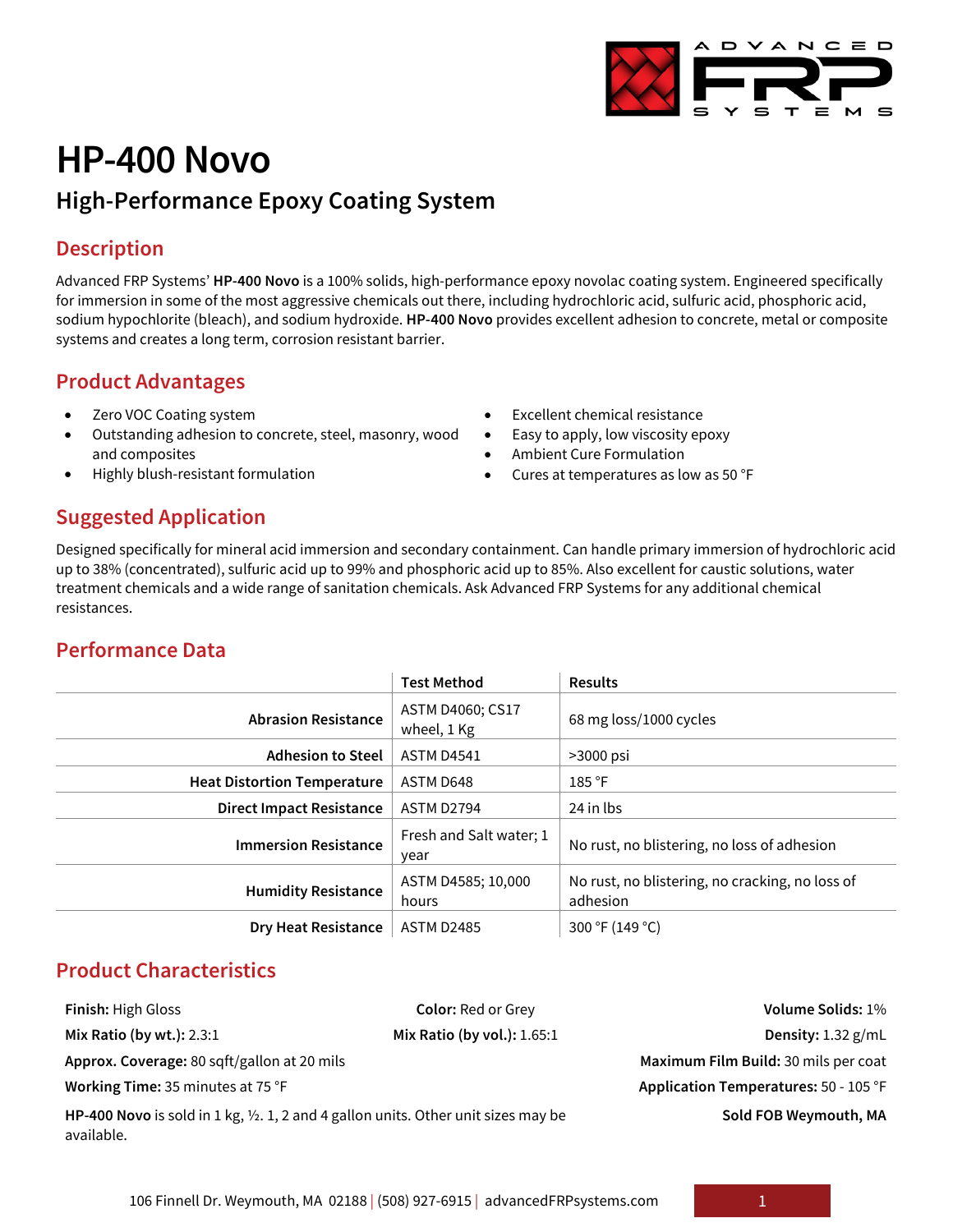

## **Cure Schedule**

| <b>Cures for Application</b>    | 50 °F (10 °C)    | 75 °F (24 °C)   | 100 °F (38 °C) |
|---------------------------------|------------------|-----------------|----------------|
| Dry to Touch                    | 10 hours         | 6 hours         | 4 hours        |
| Dry Hard                        | 36 hours         | 24 hours        | 12 hours       |
| Overcoat Window                 | $10 - 168$ hours | $6 - 120$ hours | 4 - 72 hours   |
| <b>Cures for Service</b>        | 50 °F (10 °C)    | 75 °F (24 °C)   | 100 °F (38 °C) |
|                                 |                  |                 |                |
| Atmospheric                     | 36 hours         | 24 hours        | 12 hours       |
| Water Immersion                 | 48 hours         | 36 hours        | 24 hours       |
| <b>Full Chemical Resistance</b> | 168 hours        | 120 hours       | 72 hours       |

*Contact Advanced FRP Systems for elevated temperature post-cure information. Elevated temperature cures will increase chemical resistance and reduce return to service time.*

# **Application Information**

#### *All Advanced FRP Systems products should be installed by a certified applicator or with direct oversight by Advanced FRP Systems, Inc. This data sheet provides general application guidelines for HP-400 Novo.*

#### *Contact Advanced FRP Systems for more information if your project has detailed coating specifications.*

Ensure air and substrate temperatures are between 50-105 °F and relative humidity is below 95%. Follow surface preparation guidelines below prior to coating.

Pour all of Part A – Hardener into Part B – Base and mix with low speed power agitator for 2-3 minutes. Using a paint stick or spatula, thoroughly scrape sides and bottom of unit. Mix with power mixer for an additional 2 minutes. Do not dilute Advanced FRP products.

**HP-400 Novo** can be applied via brush, roller, conventional airless spray equipment or plural component, airless spray equipment. Consult Advanced FRP Application Guidelines for information on spraying **HP-400 Novo**.

Stripe coating of all crevices, weld seems, corners and sharp angles is an essential part of good coating practices and should be done for all immersion services. Heavily pitted areas should be filled with **FRP Repair Putty** or other Advanced FRP resurfacing material prior to coating.

**HP-400 Novo** should be applied at 10 – 30 mils per coat in 1 – 3 coats according to the specification for your project. Acid immersion generally requires 30 - 50 mils DFT while secondary containment only requires 20 – 30 mils DFT.

After the coating system has cured, the dry film thickness should be measured by non-destructive dry film thickness gauges to verify minimum application thickness. The coating system should be free of all pinholes and holidays which can be tested through high voltage spark testing. The cured film should be essentially free of runs, sags, inclusions, and other defects. All coating deficiencies should be repaired and allowed to cure prior to return to service.

#### **Surface Preparation**

**Steel (Immersion Service):** Remove all oil and grease from surface with an SSPC-SP 1 Solvent Wipe prior to blasting. Abrasive Blast to an SSPC-SP 10 Near white metal blast with a sharp angular profile of 2 – 3 mils (50 – 75 microns).

**Steel (Atmospheric Corrosion):** Remove all oil and grease from surface with an SSPC-SP 1 Solvent Wipe. Minimum surface preparation of SSPC-SP 2 Hand Tool Cleaning must be performed. For enhanced performance, an SSPC-SP 6 Commercial Blast Cleaning with an angular surface profile of 1.5+ mils should be used.

**Concrete (Immersion/Secondary Containment):** Refer to SSPC-SP 13/NACE No. 6, Section 4.3.1 or ICRI No. 310.2, CSP 1-3 for concrete preparation guidelines. Surface should be thoroughly cleaned and dry. Concrete and mortar must be cured at least 28